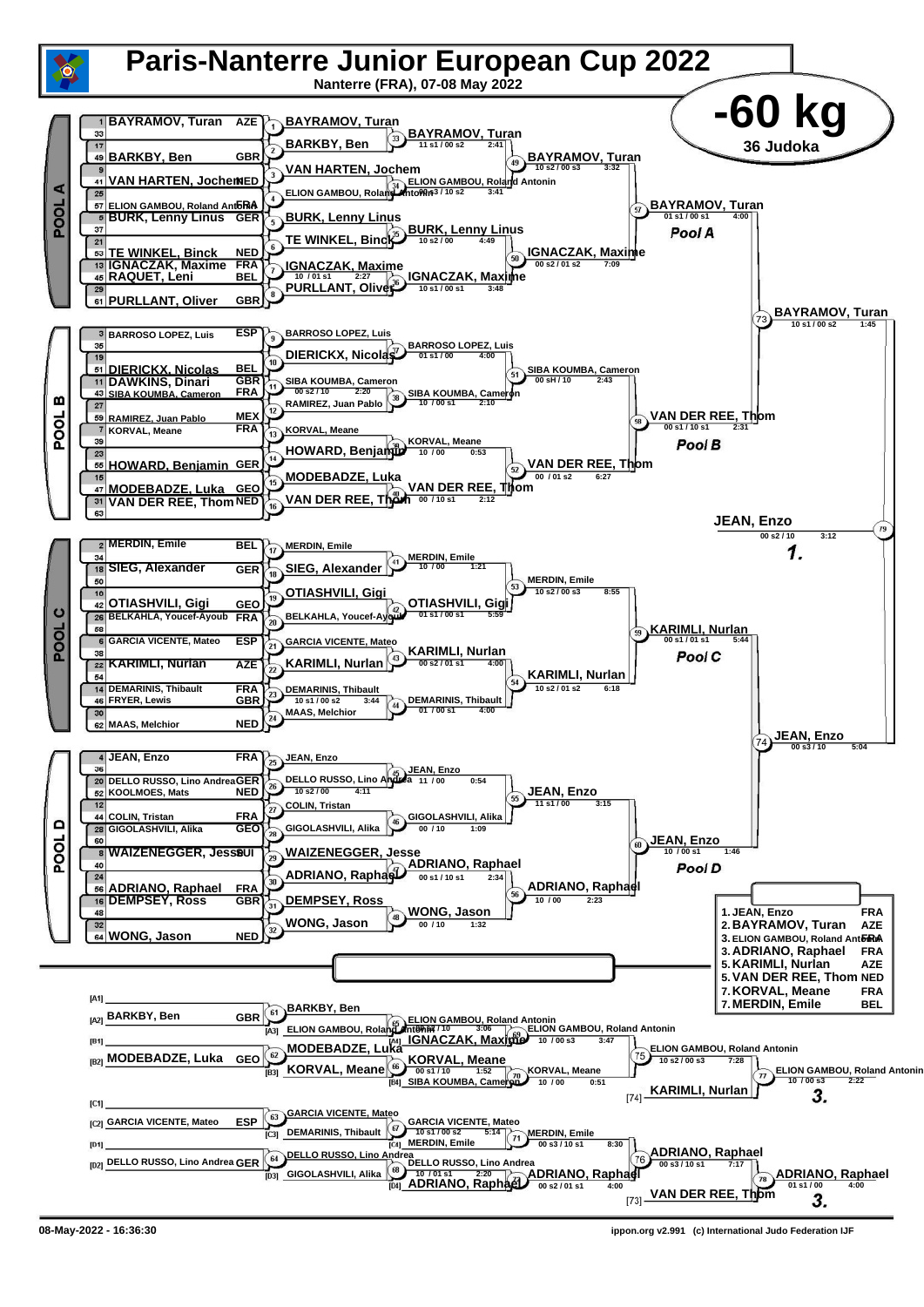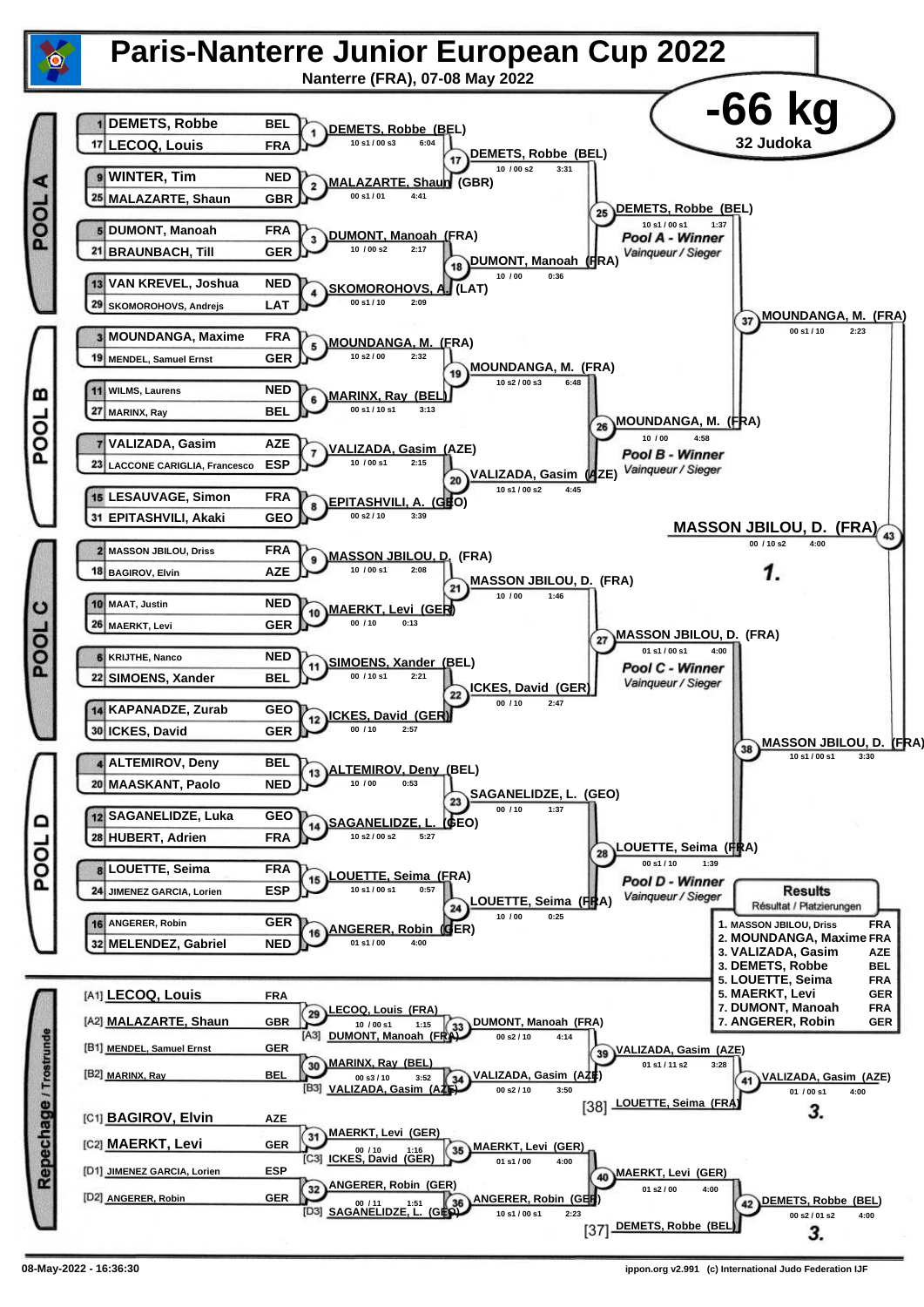

**<sup>08-</sup>May-2022 - 16:36:30 ippon.org v2.991 (c) International Judo Federation IJF**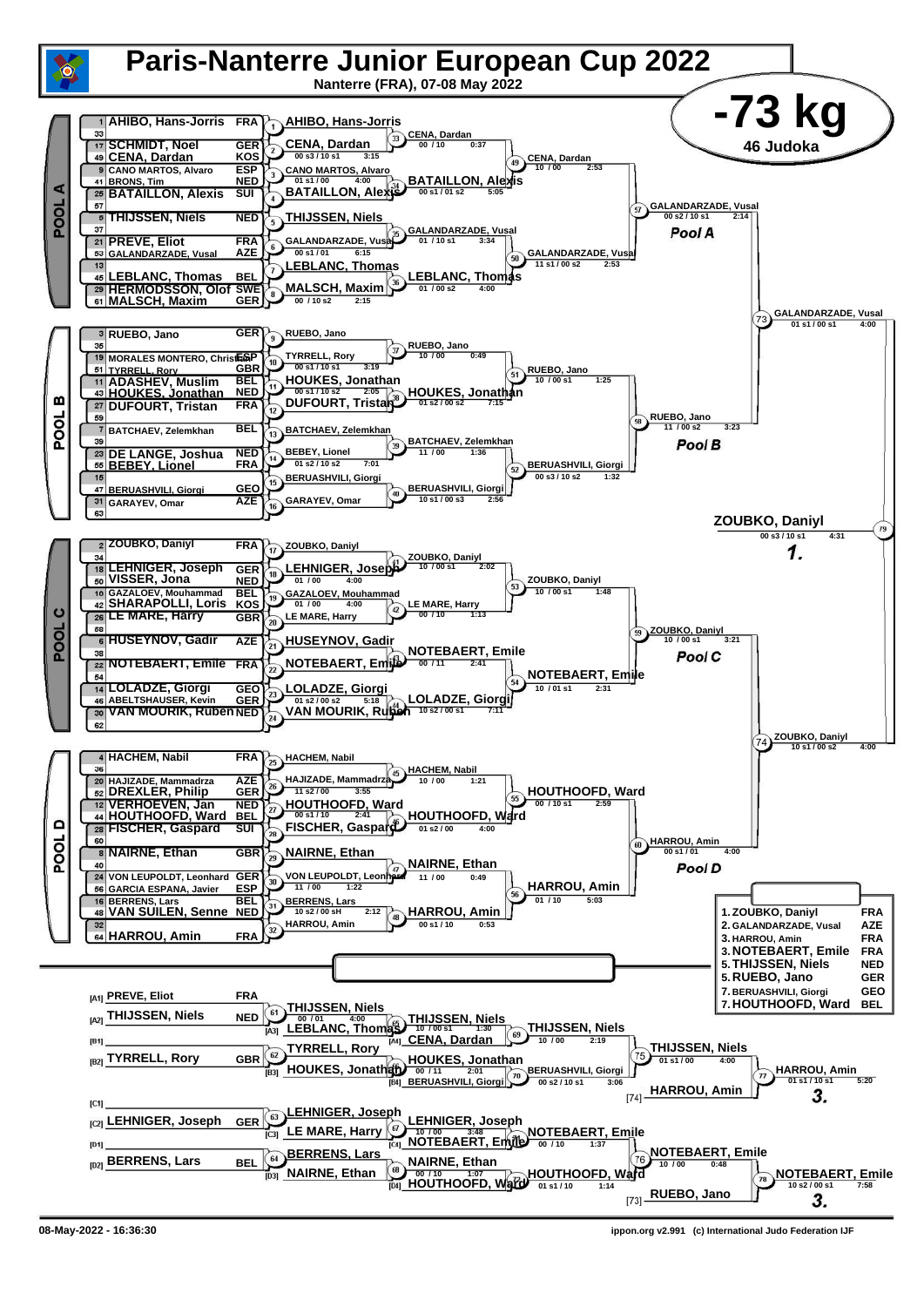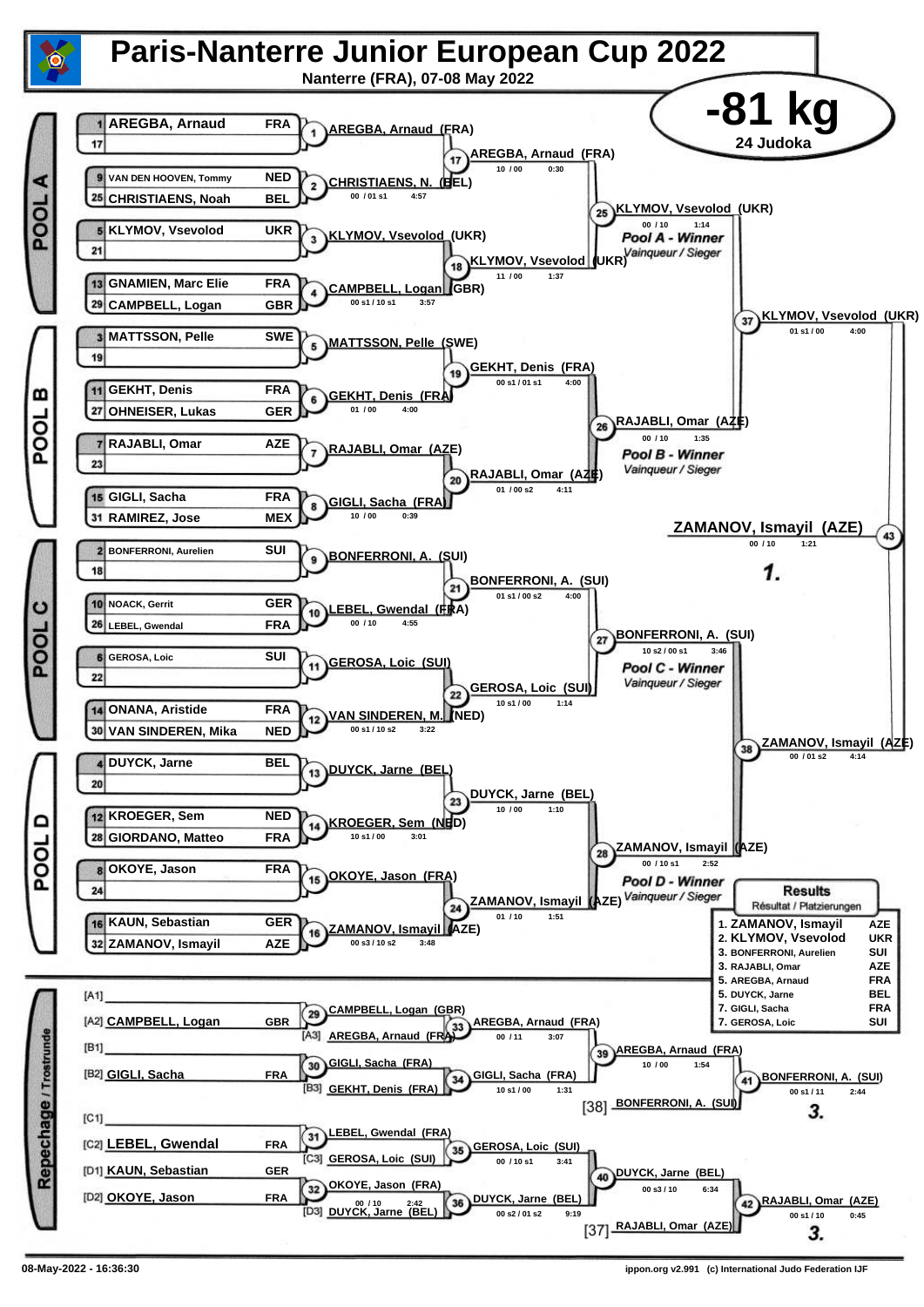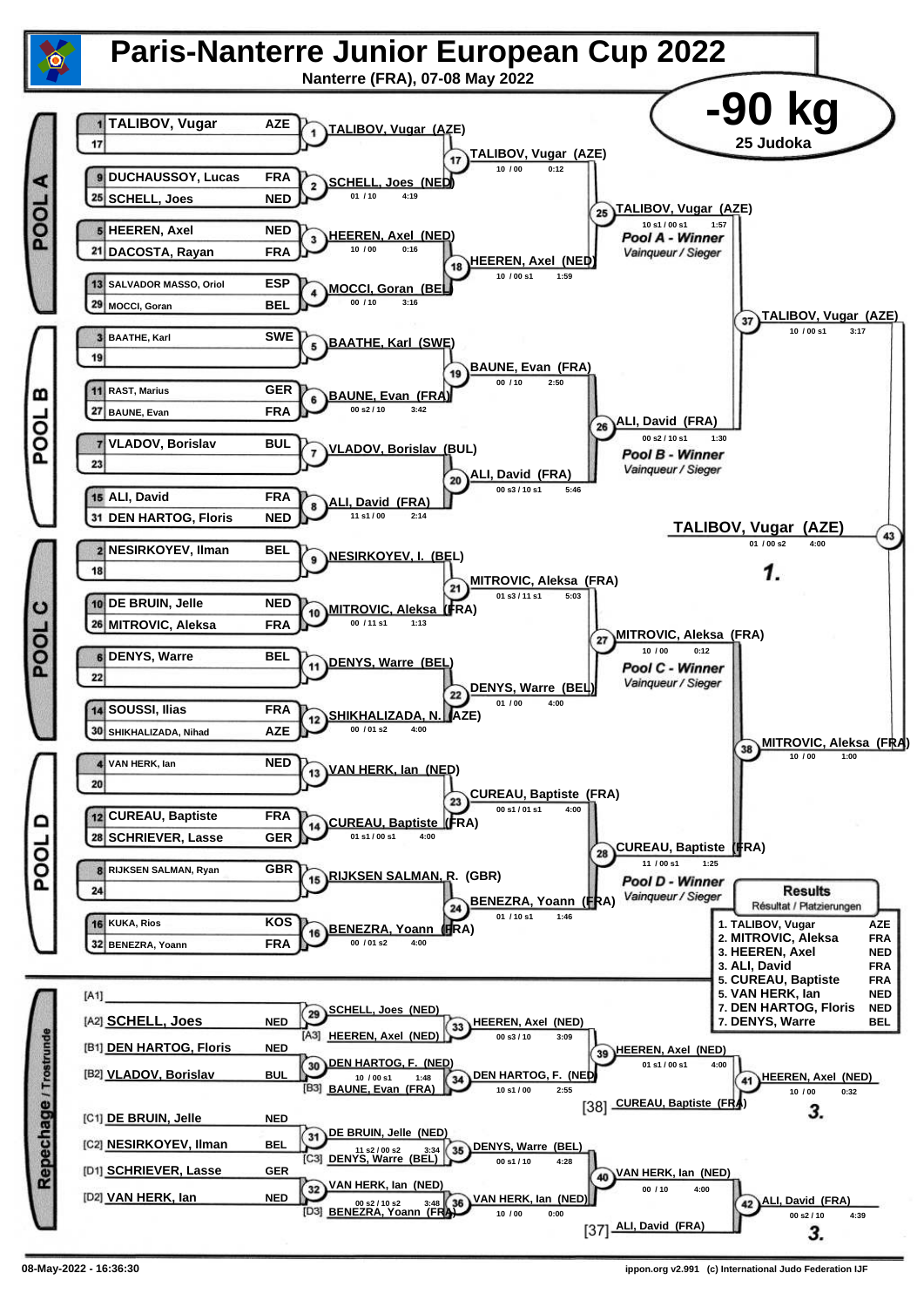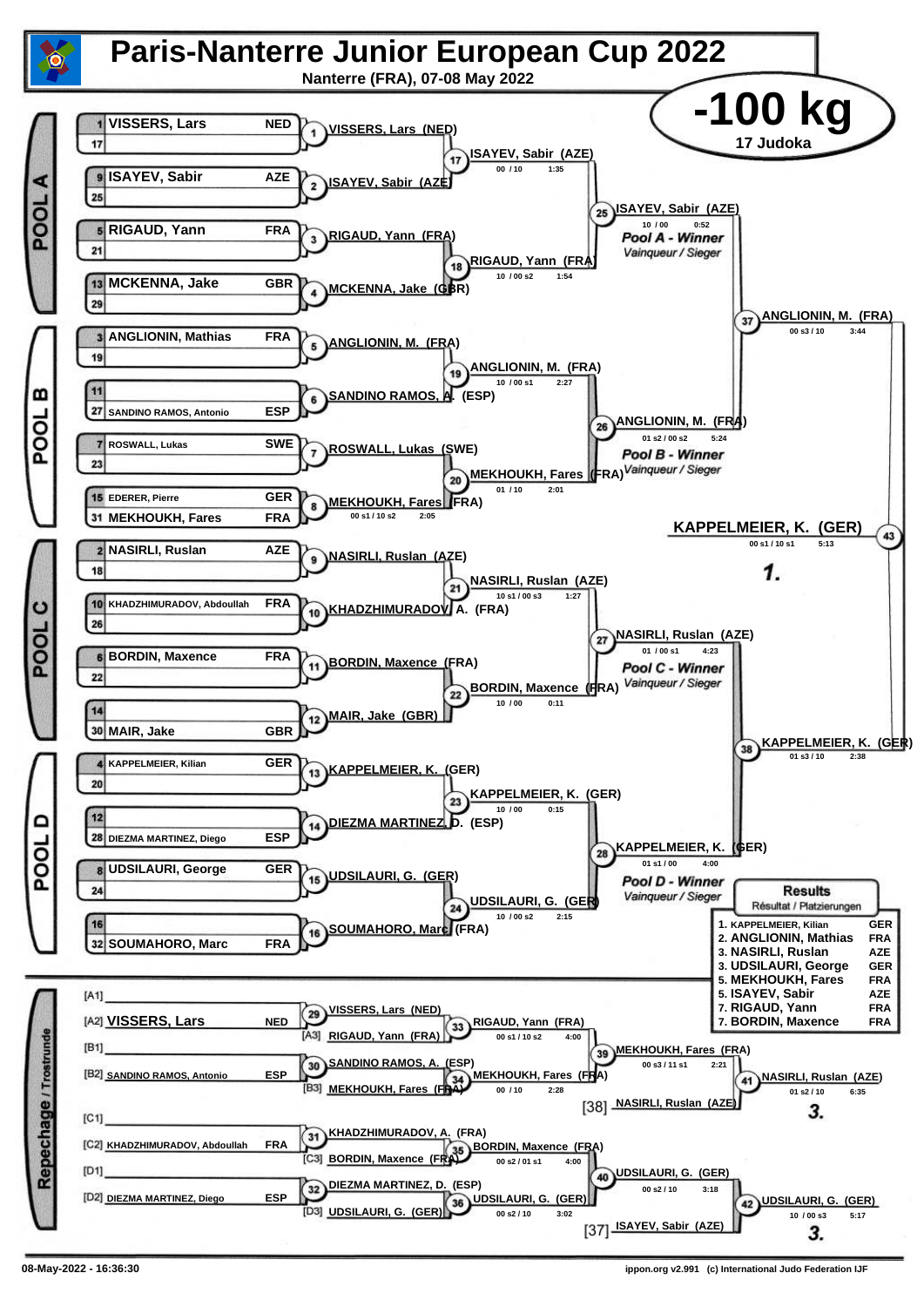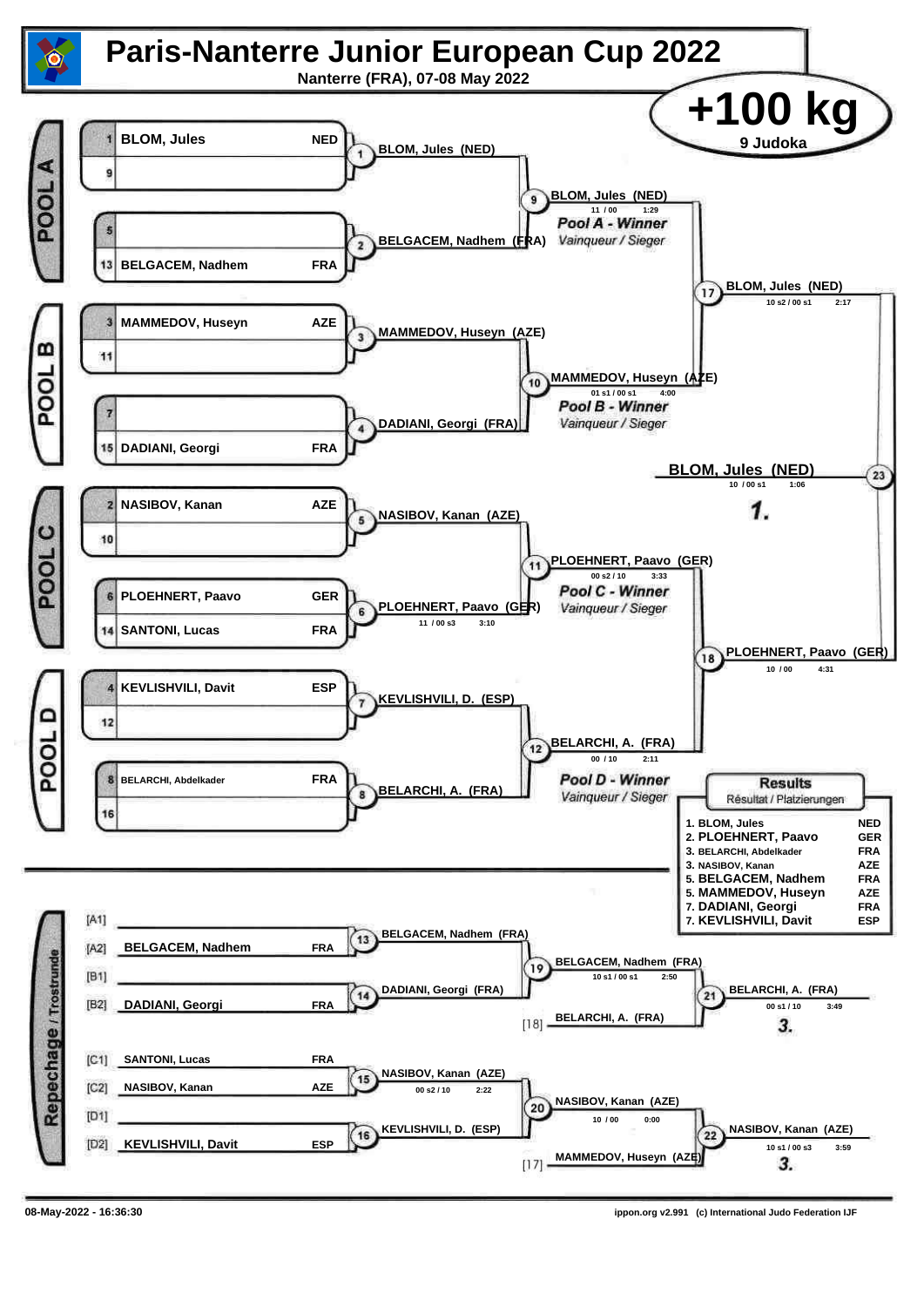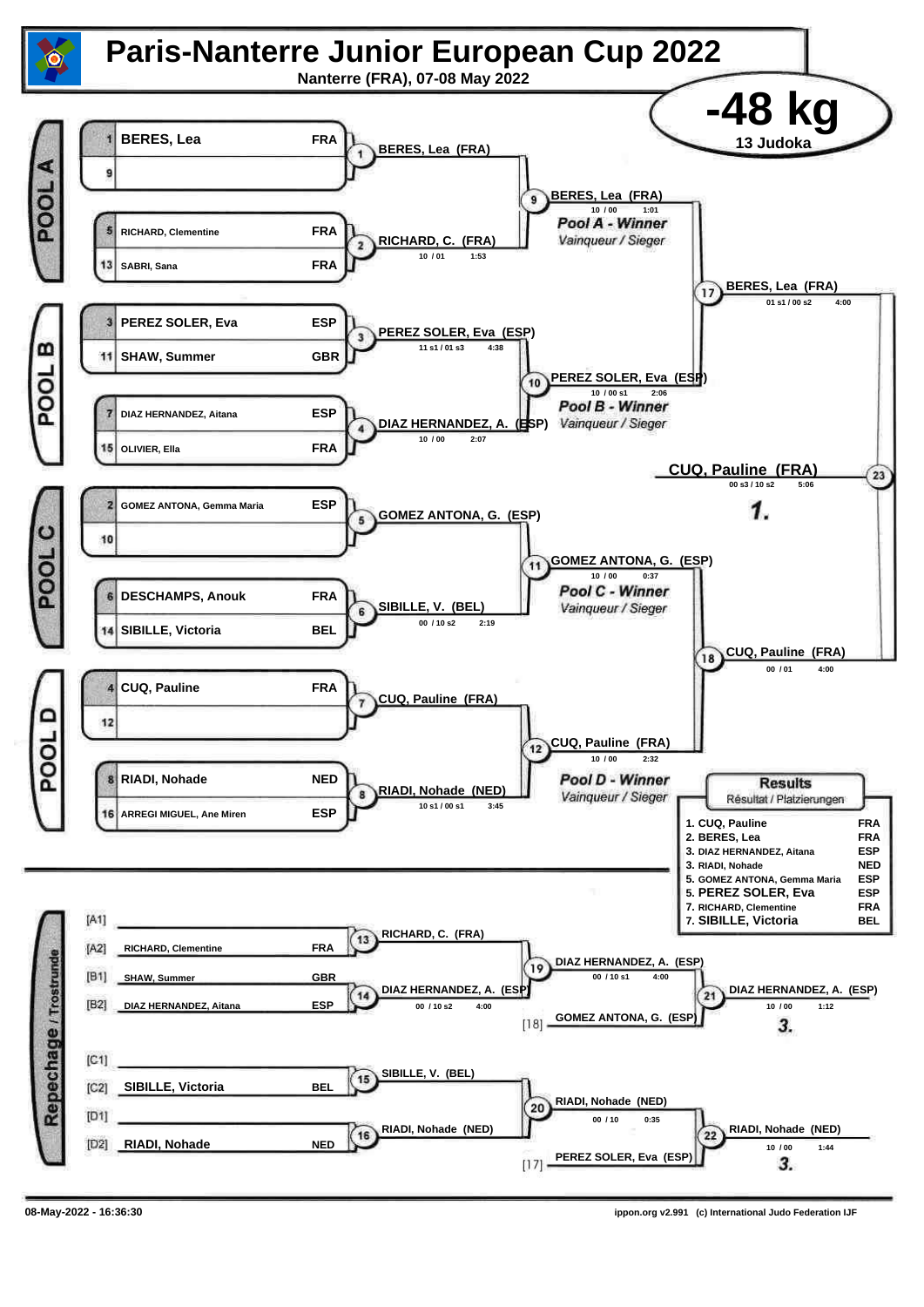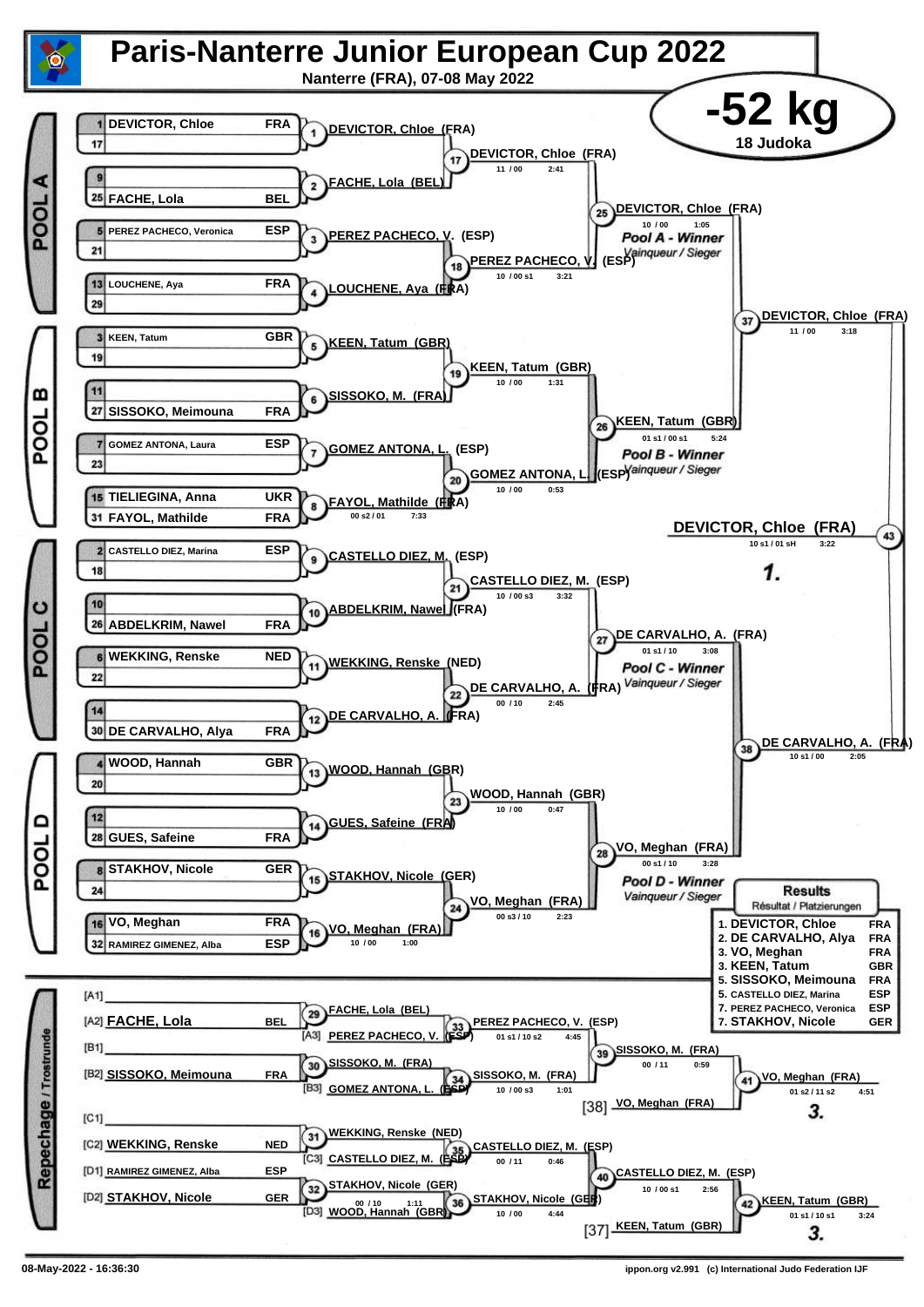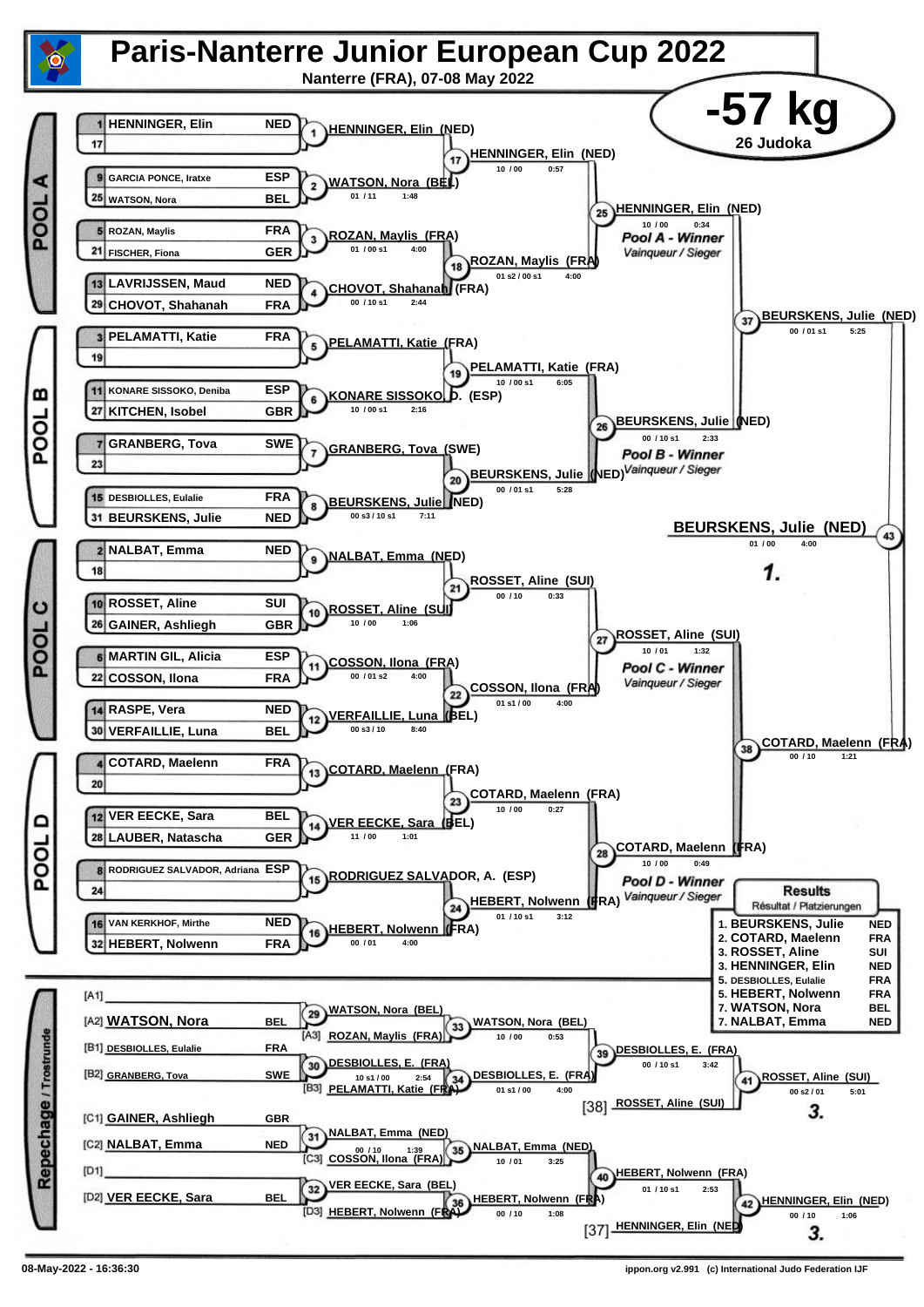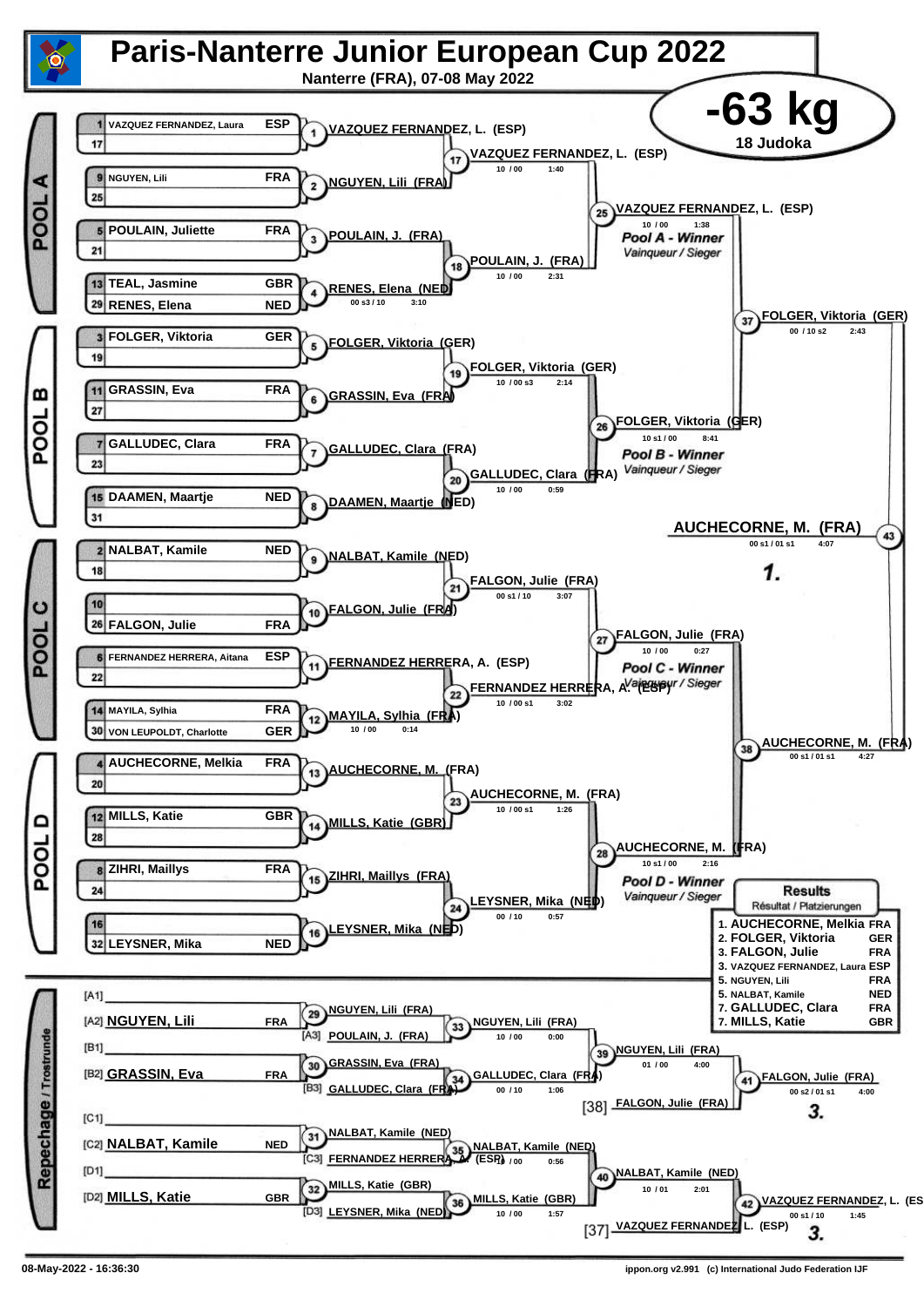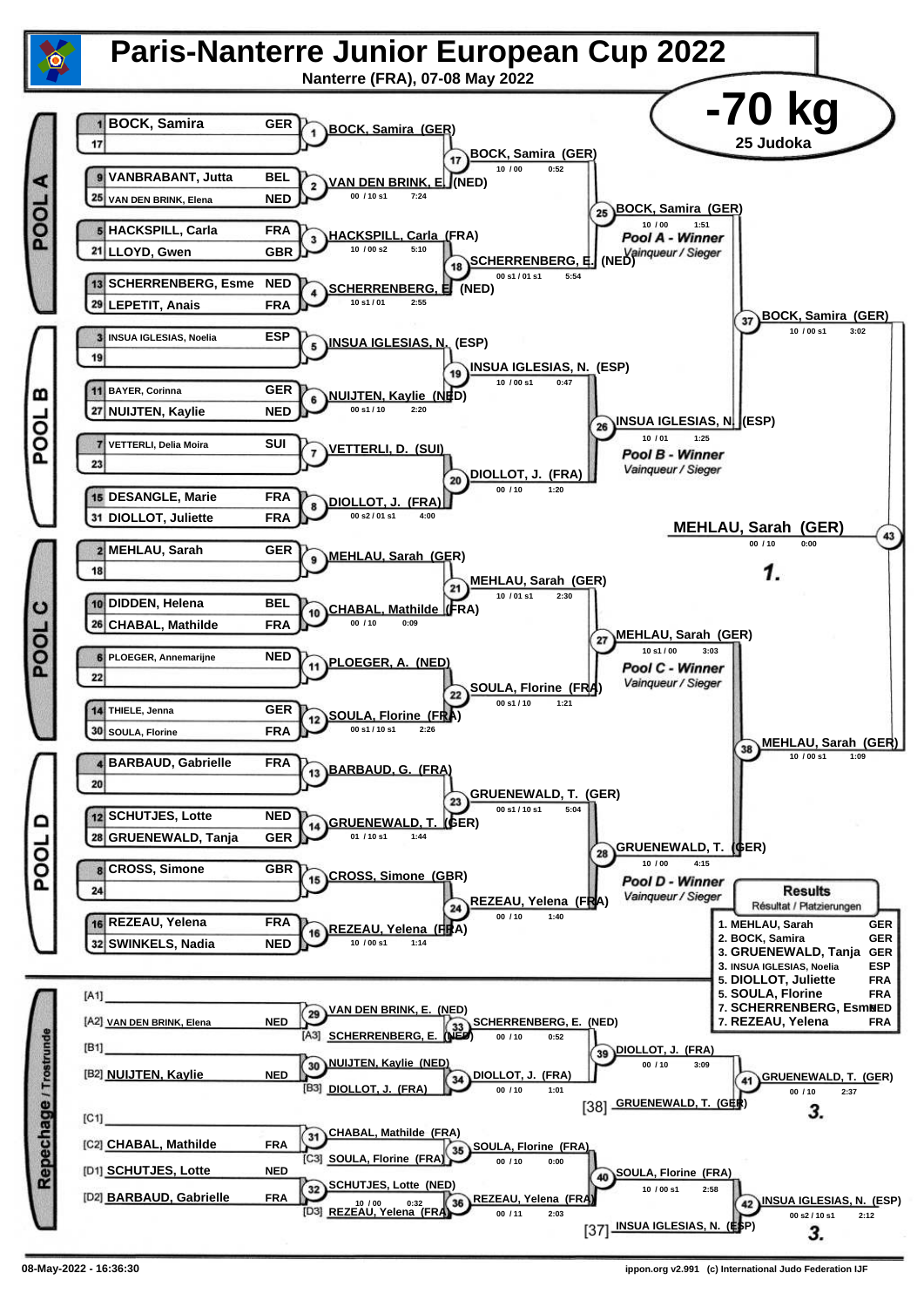